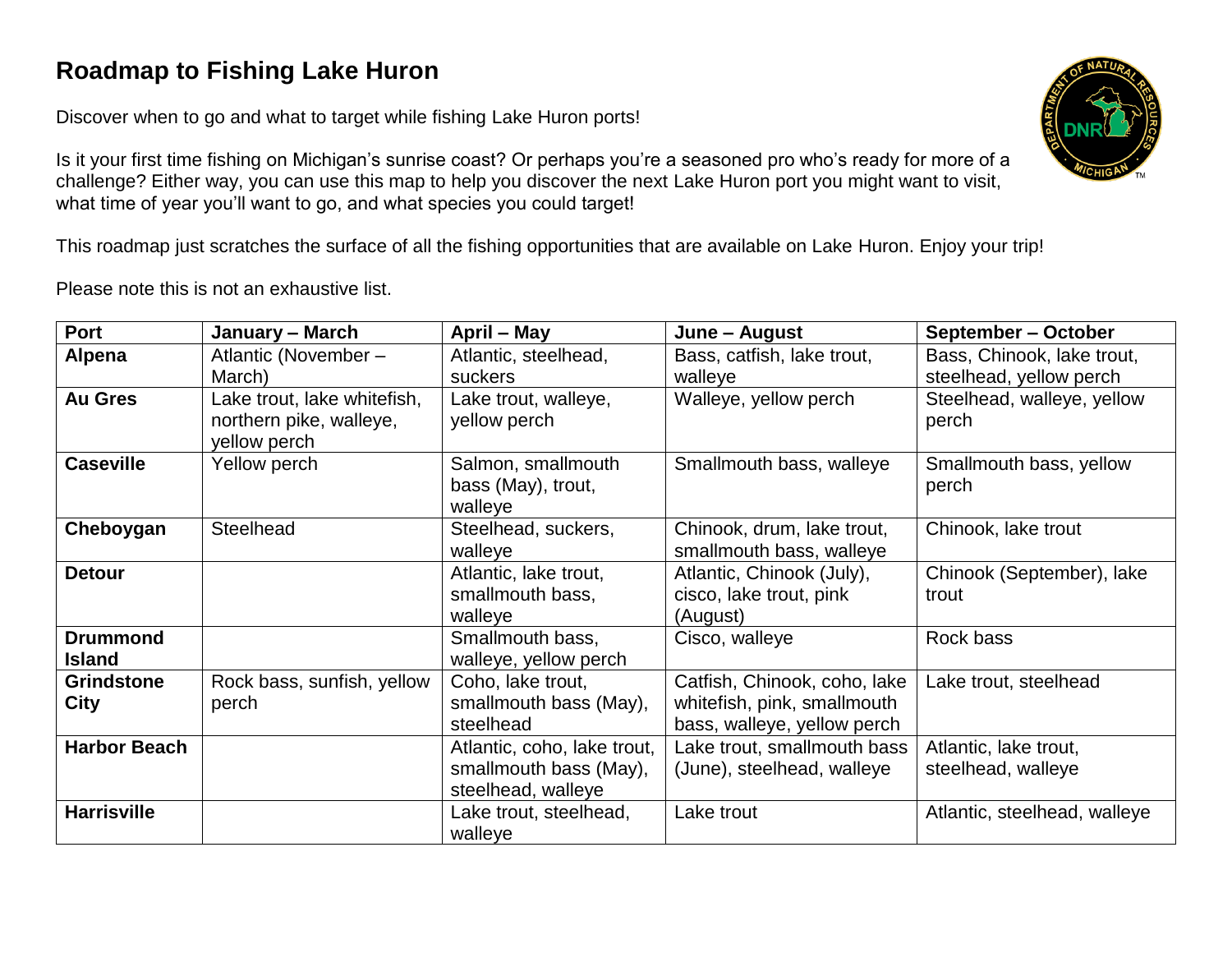| Les Cheneaux<br><b>Islands</b>                     | Splake, yellow perch    | Northern pike, splake,<br>yellow perch                                | Bluegill, cisco, northern<br>pike, pumpkinseed, rock<br>bass, smallmouth bass            | Splake, yellow perch                                                     |
|----------------------------------------------------|-------------------------|-----------------------------------------------------------------------|------------------------------------------------------------------------------------------|--------------------------------------------------------------------------|
| Lexington                                          |                         | Atlantic, Chinook, coho,<br>pink, steelhead                           | Atlantic, Chinook, coho,<br>lake trout, pink, steelhead,<br>walleye, yellow perch (July) | Atlantic (October), walleye                                              |
| Lower<br><b>Saginaw Bay</b>                        | Walleye, yellow perch   |                                                                       | Channel catfish, smallmouth<br>bass, walleye, yellow perch                               | Yellow perch                                                             |
| <b>Mackinaw</b>                                    |                         |                                                                       | Chinook (July – August),<br>lake trout (June)                                            |                                                                          |
| <b>Munuscong</b><br><b>Bay</b>                     | Yellow perch (January)  | Northern pike, walleye<br>(May)                                       |                                                                                          |                                                                          |
| <b>Oscoda</b>                                      |                         | Atlantic, steelhead,<br>walleye                                       | Bass, northern pike,<br>steelhead                                                        | Atlantic, Chinook, walleye                                               |
| <b>Port Austin</b>                                 | Yellow perch            | Atlantic, coho, lake trout<br>(May), steelhead (May),<br>walleye      | Atlantic, coho, lake trout,<br>smallmouth bass (July),<br>steelhead, walleye             | Walleye                                                                  |
| <b>Port Hope</b>                                   |                         | Chinook, lake trout,<br>smallmouth bass,<br>steelhead                 | Atlantic, lake trout,<br>smallmouth bass, walleye<br>(July – August)                     | Lake trout, steelhead,<br>walleye                                        |
| <b>Port Sanilac</b>                                |                         | Atlantic, brown trout,<br>Chinook, coho, lake<br>trout, rainbow trout | Lake trout, steelhead,<br>walleye, white bass                                            | Salmon, trout, walleye                                                   |
| <b>Presque Isle</b>                                |                         | Atlantic, bass, lake trout                                            | Atlantic, bass, Chinook,<br>coho, lake trout, pink,<br>steelhead, walleye                | Atlantic, Chinook, lake trout,<br>steelhead, walleye (thru<br>Labor Day) |
| Quanicassee                                        | Yellow perch (February) | Walleye, yellow perch                                                 |                                                                                          | Yellow perch (October)                                                   |
| <b>Rogers City</b>                                 |                         | Atlantic (May), lake trout                                            | Atlantic, Chinook, coho,<br>lake trout, pink, steelhead,<br>walleye                      | Atlantic, Chinook, lake trout,<br>steelhead, walleye (thru<br>Labor Day) |
| Saginaw &<br><b>Tittabawassee</b><br><b>Rivers</b> | Walleye                 | Smallmouth bass (May),<br>walleye (April), white<br>bass (May)        | Walleye                                                                                  | Walleye (October)                                                        |
| Sebewaing                                          | Yellow perch            | Walleye (May), yellow<br>perch                                        | Catfish, walleye                                                                         | Panfish, yellow perch                                                    |
| St. Ignace<br>(Carp & Pine<br><b>Rivers)</b>       |                         | Smelt, steelhead                                                      | Chinook (August), walleye                                                                | Chinook, coho, pink, rainbow<br>trout, steelhead                         |